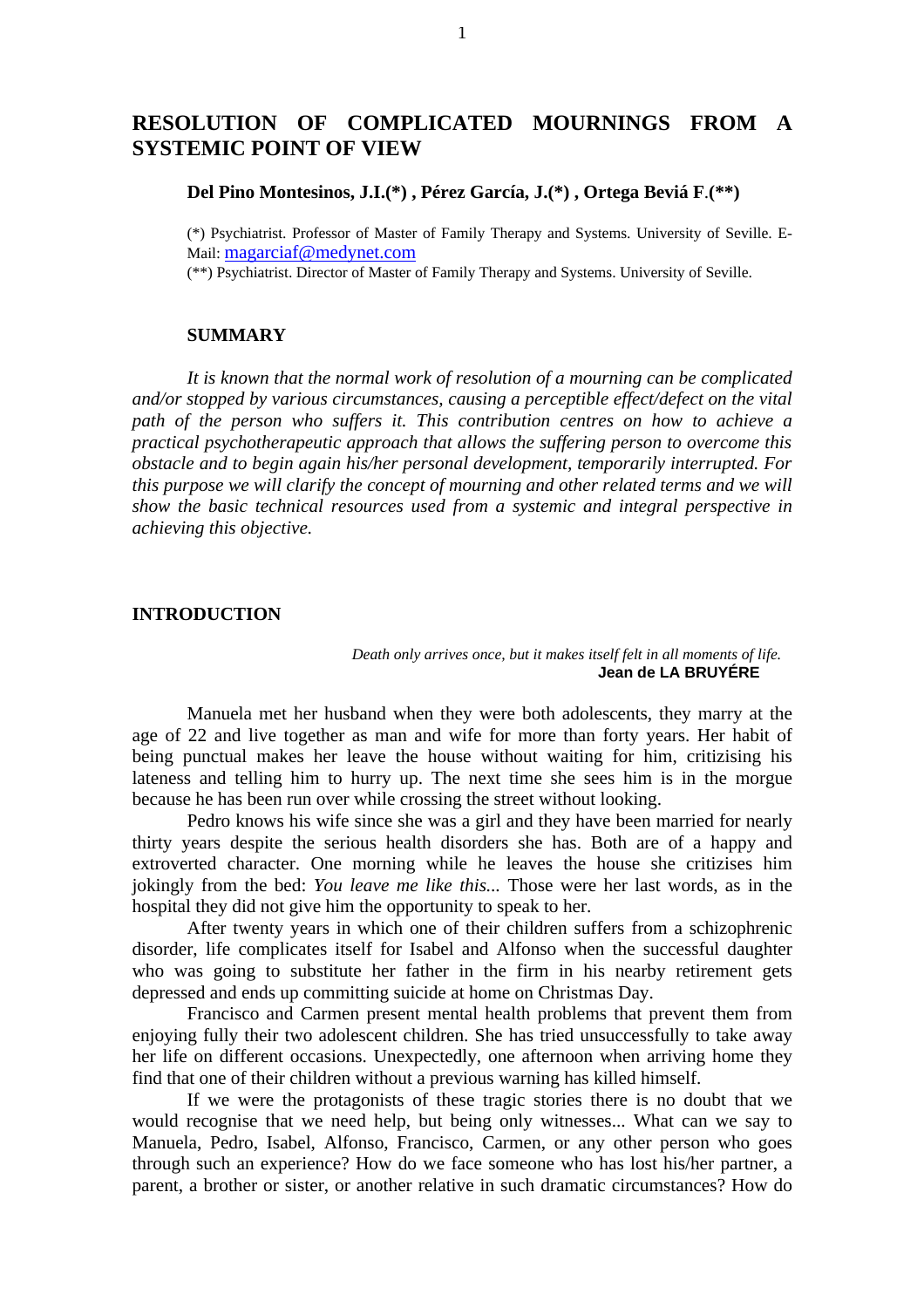we speak to the students of a class who know that one of their classmates is not at his/her desk because yesterday afternoon instead of doing his/her homework or going out with them to have fun he/she decided to hang him/herself in his/her living room?

Our most sensitive part presents exactly the same feelings that they suffer: stupefaction, incredulity, rage, pain, a desire to scream "Why?" But with such an understandable and useless baggage we feel impotent to help them. Is there the possibility to offer something more than humanitarian support, words of compassion, or taps on the back? Is it possible to avoid that this situation prolongs itself more than the strictly necessary?

For a person who already presents a dislocated shoulder it would seem a cruelty that someone should move his/her arm, but this is what an experienced professional has to do if he/she wants to shorten the pain and save him/her from future complications. If we want to help a person to overcome such difficult moments we have to possess the clarity of ideas of a surgeon who with the scalpel in his/her hand is about to begin a surgical operation.

We understand that the work of mourning is something inherent to any type of loss, although it does not always require a therapeutic action, and the majority are solved spontaneously. This study centres exclusively in the mournings derived from the death of a loved one. It is interesting to know what things can be done and even more important those that we should never do. For this we need to clarify some concepts that often are not sufficiently differentiated in medical literature and to know some elements responsible of the useless perpetuation of pain. Finally we will outline the basic guidelines of our psycho-therapeutic approach when working with persons that are immersed in these tragic circumstances.

## **EXPLANATORY WORDS**

*Here lies all the error: in the words. Each of us has inside himself a world of objects, his world. But how will we be able to understand each other if in the words I pronounce I enclose the meaning and the value of the things as they are inside me, whilst who listens to them inevitably assumes them with the meaning and the value they have for him, that they have in his world? We think we understand each other; we never understand each other.*

#### Luigi Pirandello

It is nearly a century ago that the innovative Sicilian writer warned us of the difficulties of communication. Can we help someone with words when we are not sure of sharing their meaning? In the matter we have in hands the confusion means that faced with the death of a person we talk of stress, trauma, affliction, grief, normal or pathological mourning, a mourning that is not solved or is complicated, altered, acute, anticipated, deferred, exaggerated, inhibited, masked, frozen, chronic, absent... Although it is with the briefness imposed on us by the objective of this work we must previously untangle this imposing Babel of terms.

Following *Benyakar*<sup>3</sup> we understand as **stress** the defensive reaction of our organism faced with the detection of a menace, while **trauma** would be the posterior psychological reaction to the lack of detection of said menace. Thus the illness of a relative can produce us a sustained stress while we wait for the fatal event, and a sudden death by accident, without previous suffering, is likely to be lived in a traumatic way. In the matter of death stress usually refers to the *previous* or immediately near wait for it,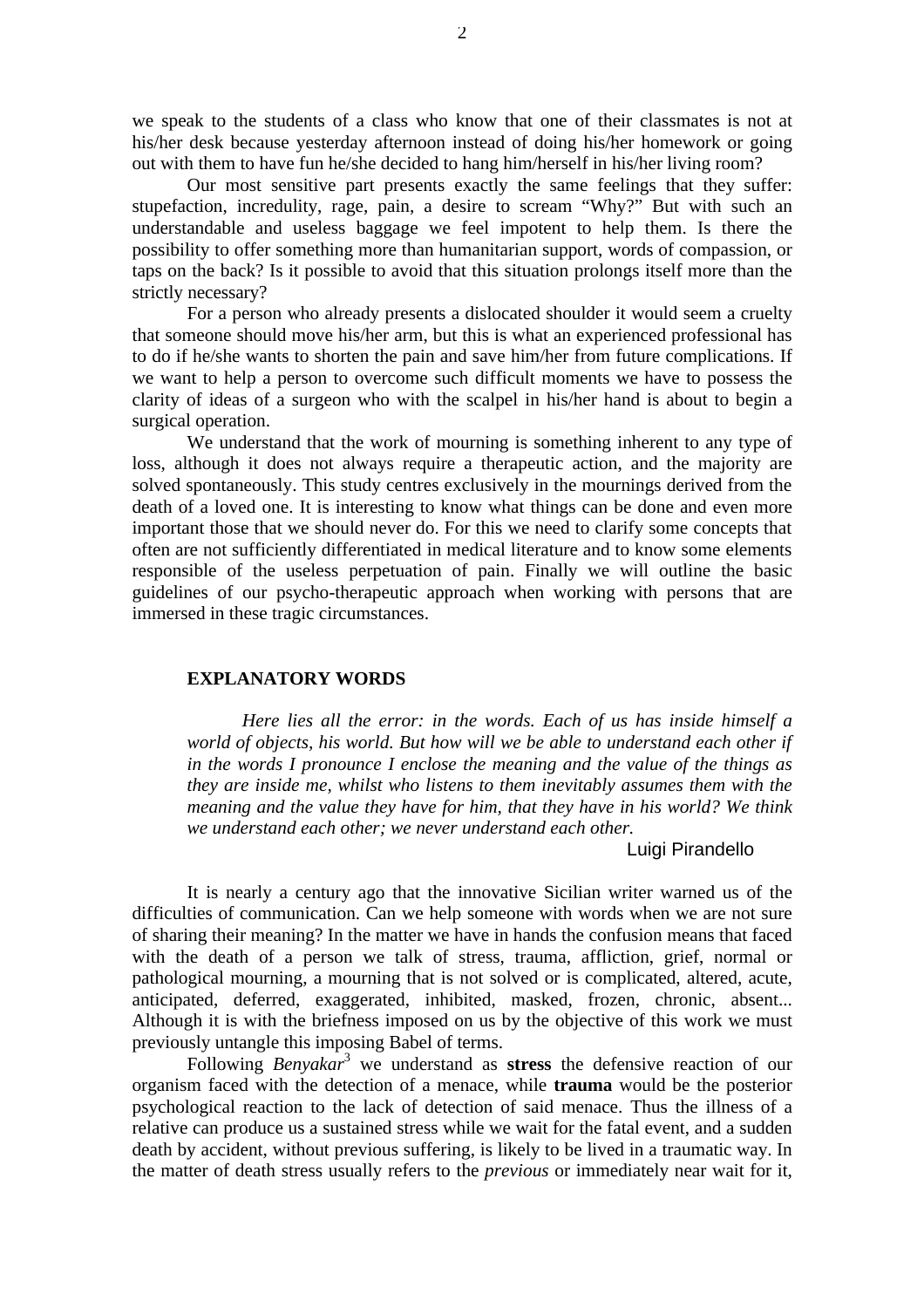whilst trauma is always *posterior* and with a greater risk of generating sequels. *Crocq*<sup>9</sup> also reminds us that the first concept belongs to the biophysiological field, it is a reaction that escapes the will of the subject, while the second belongs more to the psychological field, it is an experience that presents an evident difficulty to be able to be assimilated.

English speaking authors distinguish between the concepts of mourning, grief, and bereavement, all of them translated on some occasion as mourning. In the 1960's *Bowlby* pointed out that the first concept referred to all the psychological process produced after the loss, and the second concept referred to the subjective manifestations of sadness and pain that accompanied it. In the same decade *Averill* considered that mourning involved the habitual conduct conditioned by social factors and rites, while grief involved the reactions of biological etiology. More recently *Weisman*<sup>29</sup> points out that the first one is more acute and with vegetative signs, while the second is more chronic and intense. However, for authors like *Carr*<sup>8</sup> grief has to do with the subjective affections produced by death, and mourning is the process of resolution of it. Maybe because of this lack of agreement, in other languages like Spanish this nuance is lost and both concepts (together with **acute mourning**) are applied as synonyms of the most immediate commotion inherent to the feeling of loss that is characterised by feelings of sadness, uneasiness, anxiety... But what then do we understand by mourning itself?

We all know the suffering experimented after the frustration for not achieving a desired goal, the internal breaking when a sentimental relation finishes, or the pain for the disappearance of a loved one. The feelings of incredulity, stupefaction, sadness, grief, disconsolation, impotence, futility, internal emptiness, anxiety, desperation, indignation, emotional breaking... occur and invade us making it impossible to believe that we once were or that we will ever be happy again. It is an emotional kaleidoscope that distorts our being and only with the passing of time, when the suffering and pain become tolerable, is it possible to overcome them. We know that a period is necessary to put in order our affective life, to accept the reality of what has happened, and to keep advancing with new illusion after having accepted the blow we have received. *This stage that is posterior to the loss, and the personal reorganisation that it implies* is what is known as **mourning**.

Authors who have faced this problem in different epochs have defined the concept from diverse orientations (**table I**). We would like to name those of professor *Marc Burgeois*<sup>7</sup> and the philosopher *Thomas Attig*<sup>30</sup> that underline the positive aspects obtained when resolving this crisis, the increase of creativity and of personal growth. In fact, some masterpieces of universal art are the result of this overcoming such as the coral *What God does is well done* of the famous Hungarian pianist *Franz Liszt* written after the death of his daughter in 1862, the mausoleum *Taj Mahal* that the Indian emperor *Shah Hahan* (XVII century) ordered to be built in memory of his favourite wife, or *Las coplas a la muerte de su padre* of the heroic Castilian poet *Jorge Manrique*, that although they were written in the XV century continue to transmit hope that after the pain we achieve "the full consolation of his memory".

But if the normal mourning is something habitual and even healthy, that enhances growth, why then should it be treated? The truth is that this event is what is expected and desired for any situation of loss, however it not always is so. The goal of unifying the distinctive features of the so called **complicated, altered,** or **pathological mourning** is still to be achieved.

Authors such as *Lindemann, Bowlby, Parkes, Faschingbauer, Zisook...* have underlined the *quantitative* differences of these mournings with respect to the normal ones, either by more intensity of the symptoms (**exaggerated mournings**) or by their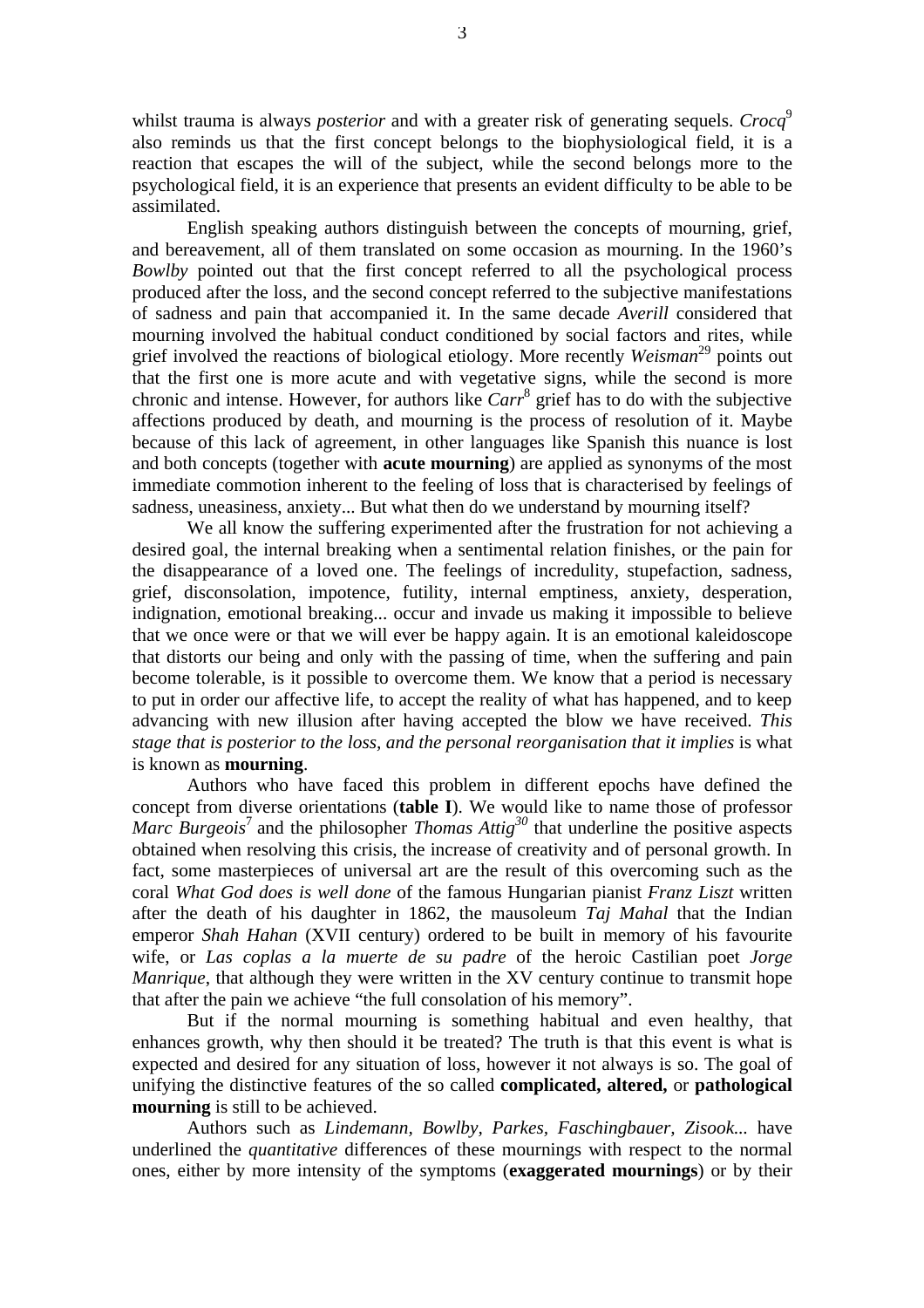excessive duration (**chronic mournings**). They consider that the resolution of the work of mourning is in function of time.

The habitual necessary time to end it is about a year, although we admit that some symptoms can last longer. The time varies from the six months of  $Prigerson<sup>24</sup>$  till the two years of *Carr*<sup>8</sup> or even the three years of *Rando*<sup>26</sup>. If we accept the chronological factor as determining, the mourning of a person during this period (less than two years) could only be classified as **not solved**.

On the contrary, for researchers such as *Freud, Grinberg, Prigerson, Jacobs, Marwit, Horowitz...* the differences are *qualitative* and coincide in the need of establishing a diagnostic category with its own characteristics: special types of guilt, differentiated depressive symptoms, particular cognitive facing of the loss...

In the mournings included in the complicated are the so called **deferred** or also **delayed**, **inhibited**, **suppressed**, or **postponed** ones. They are detected when after a first loss there is a light emotional reaction, but when suffering a posterior breaking a second mourning of immoderate intensity appears. By **masked** or **repressed** mourning we understand the situation in which the person does not allow him/herself to present affective symptoms but behaviour disorders or physical symptoms, even similar to those suffered by the deceased.

Finally there is a category of increasing importance and to which we must pay the attention it deserves: the **frozen** or **not terminated** mournings. The soldiers who never came back from the battlefield, the sailors who still rest at sea, the disappeared in accidents, political purges, terrorist attacks like the sadly remembered  $11<sup>th</sup>$  September... All of them present the added difficulty that the dead person is still present. *Pauline Boss*<sup>5</sup> has worked admirably with these aspects applying the concept of *ambiguous loss* to such everyday situations as emigration or progressive diseases such as Alzheimer. In relation with these appear in the literature the **anticipated** mournings of *Lindemann*, also called **pre-mortem**, meaning that they are done while the person (normally chronically ill) is still alive, and when the moment of the decease arrives they manifest as the known **absent**<sup>11</sup> mournings.

We then see that if the most common is that the mournings are solved in a satisfactory way, there exist possibilities that this process is altered. The British psychiatrist *Colin Parkes*<sup>20</sup> carried out in the 1960s an excellent approach to the agents that intervene in the complication of the mourning, dividing them in preceding, concurrent, and consequent to the decease. Each researcher underlines the aspects he/she considers more determining, to name some: *Gamo Medina*<sup>13</sup> insists on the unexpectedness of the loss, the accumulation of several of them at the same time, and the degree of living together with the deceased; *Prigerson*<sup>24</sup> underlines the simultaneous presence of a disease; *Villanueva Suárez*<sup>28</sup> underlines the importance of the previous history of the parents to face the death of a child; *Pazos Pezzi*<sup>21</sup> exploring in literary sources points out the importance of the type of bond; *Pérez* Sales<sup>23</sup> centres on the role of culture for the social construction of the mourning; *Weisman*<sup>29</sup> speaks of *the untimely deaths* lived as something absurd or unjust in an unexpected moment of the life cycle...

The difficulty of embracing all the factors susceptible of intervening in the complication of the mourning is evident, but with a didactical intention they are summarised in the following table (see **table II**).

## **THERAPEUTIC INTERVENTIONS**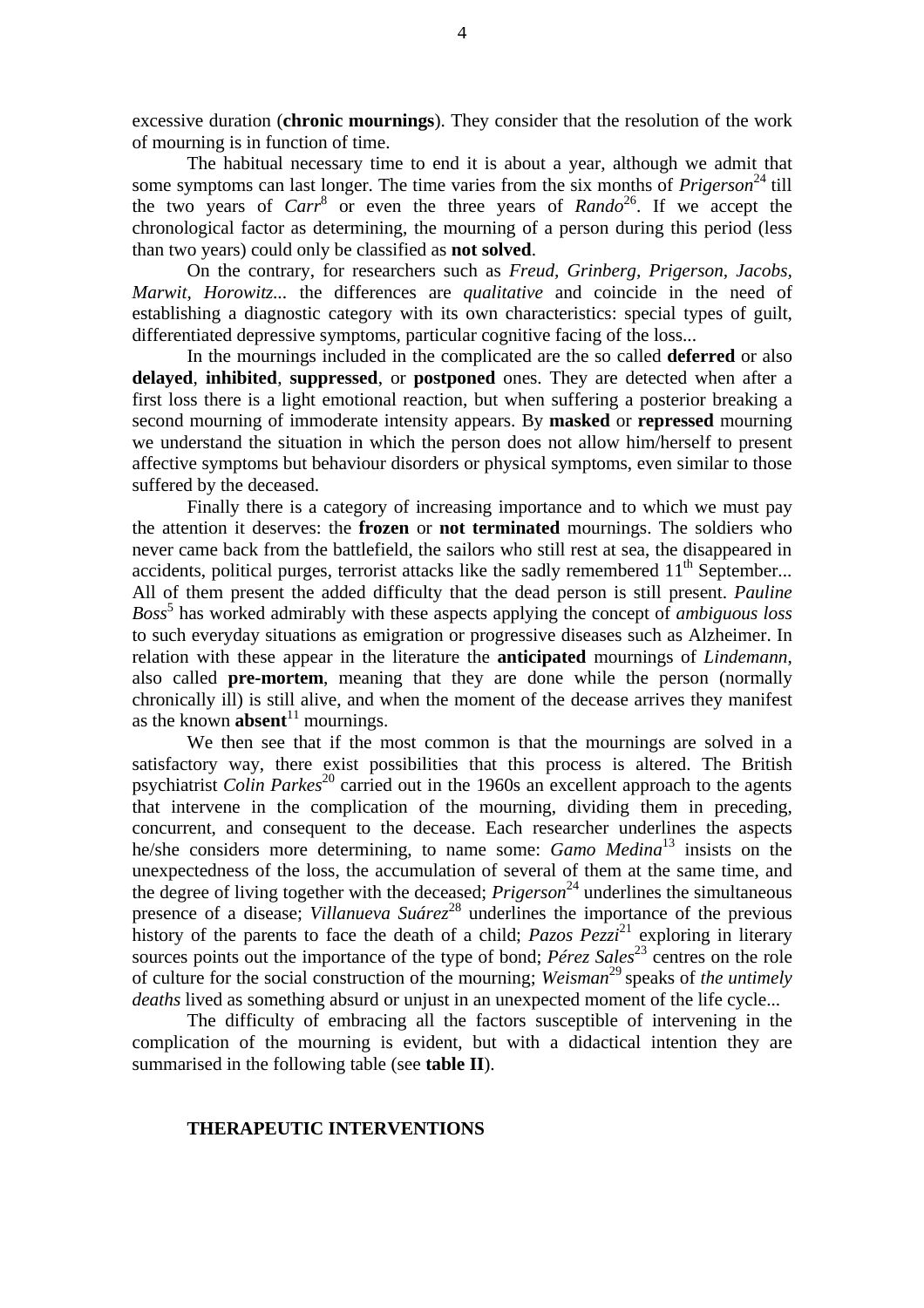In our work as therapists we have to meet people who not only have suffered the above but who remain blocked on discouragement feeling incapable of continuing their personal development with normality. We are going to refer to them and to how we can intervene therapeutically in unresolved or already complicated mournings so that they can overcome such unhappy and unfortunate situations. To achieve this goal we need to know what can be done to alleviate as well as, following the old aphorism attributed to the doctor *Hippocrates*, to avoid creating more pain than is strictly necessary.

The social rites that up till recently formed a part of our culture fulfilled an invaluable work in this sense. The funeral wake, the burial, the funeral, the mourning... allowed the suffering persons and relatives to know exactly what they had to do in moments in which nobody keeps intact their clarity of thought. Life in modern cities has favoured that the deaths occur in an environment as inhospitable as are hospitals, using this word play, which together with the attitudes and behaviours of some hospital staff has favoured an unhumanised environment incapable of alleviating the anxiety inherent to such a crucial moment.

Furthermore, if we want to penetrate the intimacy of the person and to contact with his/her suffering the ritual formulas are insufficient. The well known words of condolence are pertinent in the context of the social rite of which they form part, but they are inadequate for a more personal relation. The empty expressions of mere courtesy such as "You know where you can find me", "What can we do?", "I know what you are going through"... only manifest our wish to be correct and to keep the distances without wanting a real implication in the other's pain. The banal and untimely phrases or a feeble optimism also do not help at all: "It is the best that could have happened", "Now he is happy!", "Life goes on", "God wanted it that way", "The worst is over"...Our attitudes of evasion towards everything relating to the deceased or the passivity with the suffering person prevent the unloading of feelings and are never advisable. Finally, still worse is the excess of well intentioned but fatal intervention: "How well you are dealing with it", "What you have to do is...", "Compared with what you went through with... (another loss)", "This is more bearable than what happened to... (another person)"... This type of attitudes contributes to increase the confusion, if it is possible, of someone whose world has just crumbled down. But then, which could be the really useful approach?

From the professional field it is impossible to summarise so many and so valuable contributions to the therapeutic work of mourning, given the wideness it has been studied with. To name some of the most representative in the **psychoanalytic** point of view *Freud*, following *Abraham*, speaks of separating the libido from the lost object and performing the so called countercatechisation. *Klein, Pollock, Lagache, Winnicott...* point out the importance of the work of adaptation to the new reality. *Bowlby* insisted in the incapacity to establish new relations after a traumatic loss. The excellent work of *León Grinberg*<sup>15</sup> on the different types of guilt, the loss of a part of the self with every death, the recovery of the feeling of identity... possesses full force today.

The **brief psychotherapies** derived from Psychoanalysis, as that of *Sifneos*, accept working with the focus centred on the losses and separations, and also recognise, for example that of *Bellak*, the importance of accepting the mourning as a gradual process allowing the persons to decide how much reality they can accept in each moment. The **cognitive** vision, be it the emotional rational therapy of *Ellis* or the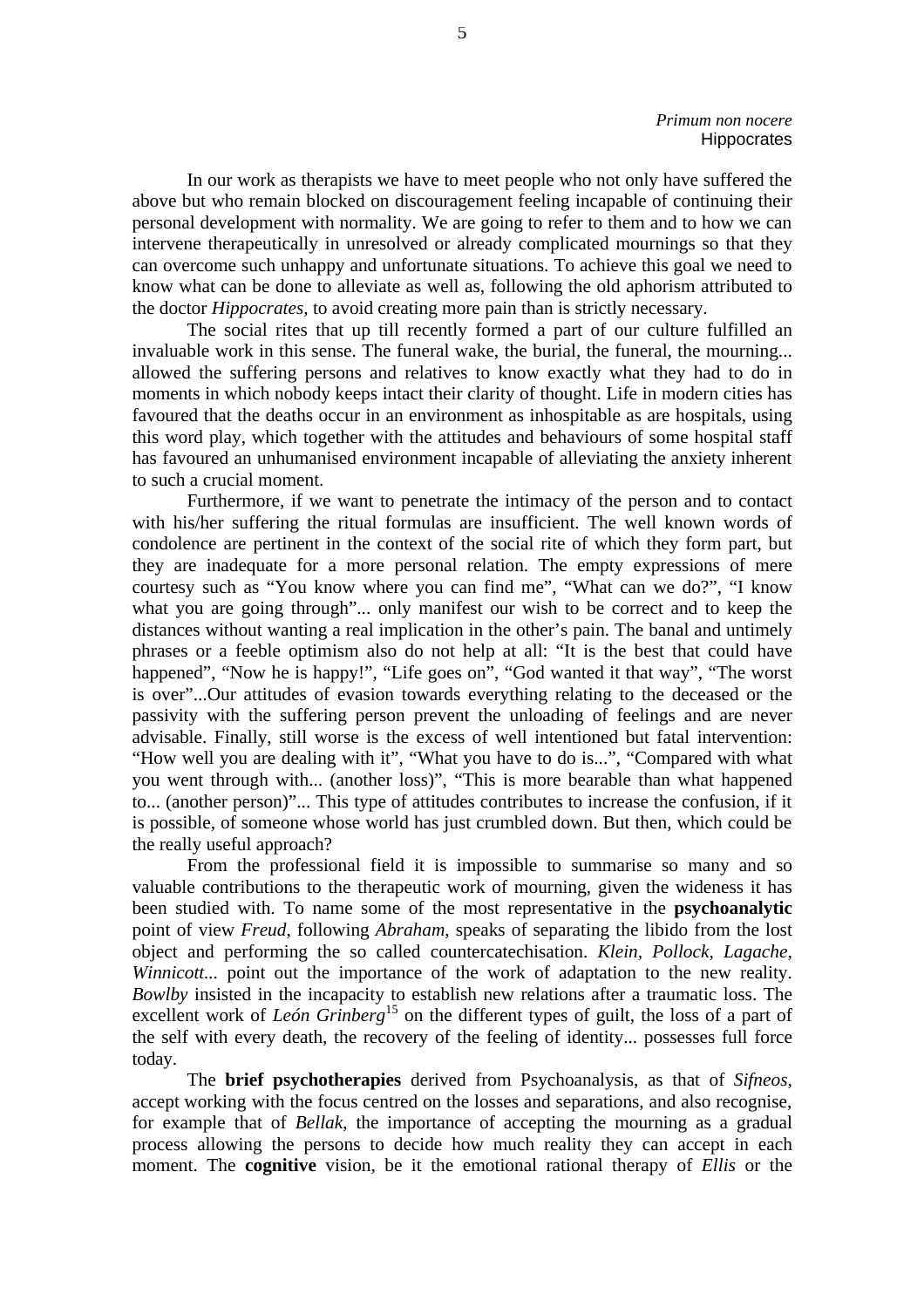cognitive of *Beck*, underlines the importance of identifying the erroneous ideas and of comparing them with reality, thus achieving a better management of emotions, which is fundamental in these circumstances. From the **Guestalt**, *Perls* with his *here and now* evidenced that the past is only past and never should be used to justify the way in which we behave in the present. The method of talking to the empty chair of the absent and expressing him/her the hidden feelings allows to mobilise the resources and capacities of the suffering person and to continue his/her vital development in new directions yet unexplored.

In the **systemic** orientation we remember how *Bowen*<sup>6</sup> points out that faced with any significant loss the family equilibrium is altered appearing *an emotional shockwave*, a manifestation of the interrelation between the roles and dependencies of the family system.

*Boszormenyi-Nagi* establishes the metaphor of the family accounting book, which applied to the relation with the deceased explains how it cannot be closed satisfactorily if the balance between the debit and credit is not balanced.

The intervention techniques when working with families during the mourning are very varied: changes in the limits or hierarchy of the family structure that allow a new adjustment, the use of paradoxes or innovations in the rules that prevent the selfperpetuation of the mourning, rituals to break this vicious circle, the use of narratives or the creation of a new past to offer a new perspective of the present experience...

This enormous variety of resources as for technique is accompanied by a tacit recognition: the importance that the figure of the therapist has for the satisfactory ending of the process. The experience of being declared past recovery because of a poliomyelitis as occurred in the childhood of *Milton Erickson*, the ease of communication of intimate experiences of *Carl Whitaker*, the capacity of using one's own story of personal mourning of *Luigi Boscolo*, the recognition of singularities and *resonances* by *Mony Elkaim*... are an example that the life experiences of the therapists are transcendental if we wish to give help.

## **OUR CONTRIBUTION**

*Who has a why to live will nearly always find a how.* Friedrich Nietzsche

So much and so well has been said! Which then can be our contribution? If you will permit us, we will answer with the question that one of us, as a child, had in mind: "If there are only seven musical notes how is it possible to continue creating new melodies?"

In another place we have studied the role that some types of mournings have for the personal development and the evolution of a family. We said that the general mourning of adolescence and the satellite mournings that accompany it are translated into a series of short term losses for the family system (including the adolescent) while the resulting earnings only begin to be enjoyed at the middle term and most of all at the long term. The final success<sup>10</sup> will depend on the capacity to tolerate this tension on behalf of the system and its components, especially the adolescent.

On this occasion we want to centre on the mourning *par excellence*, the one that is produced when death arrives in a family. The same as then, we take hold of the dictionary of the Royal Academy of the Spanish Language<sup>27</sup> and when reviewing the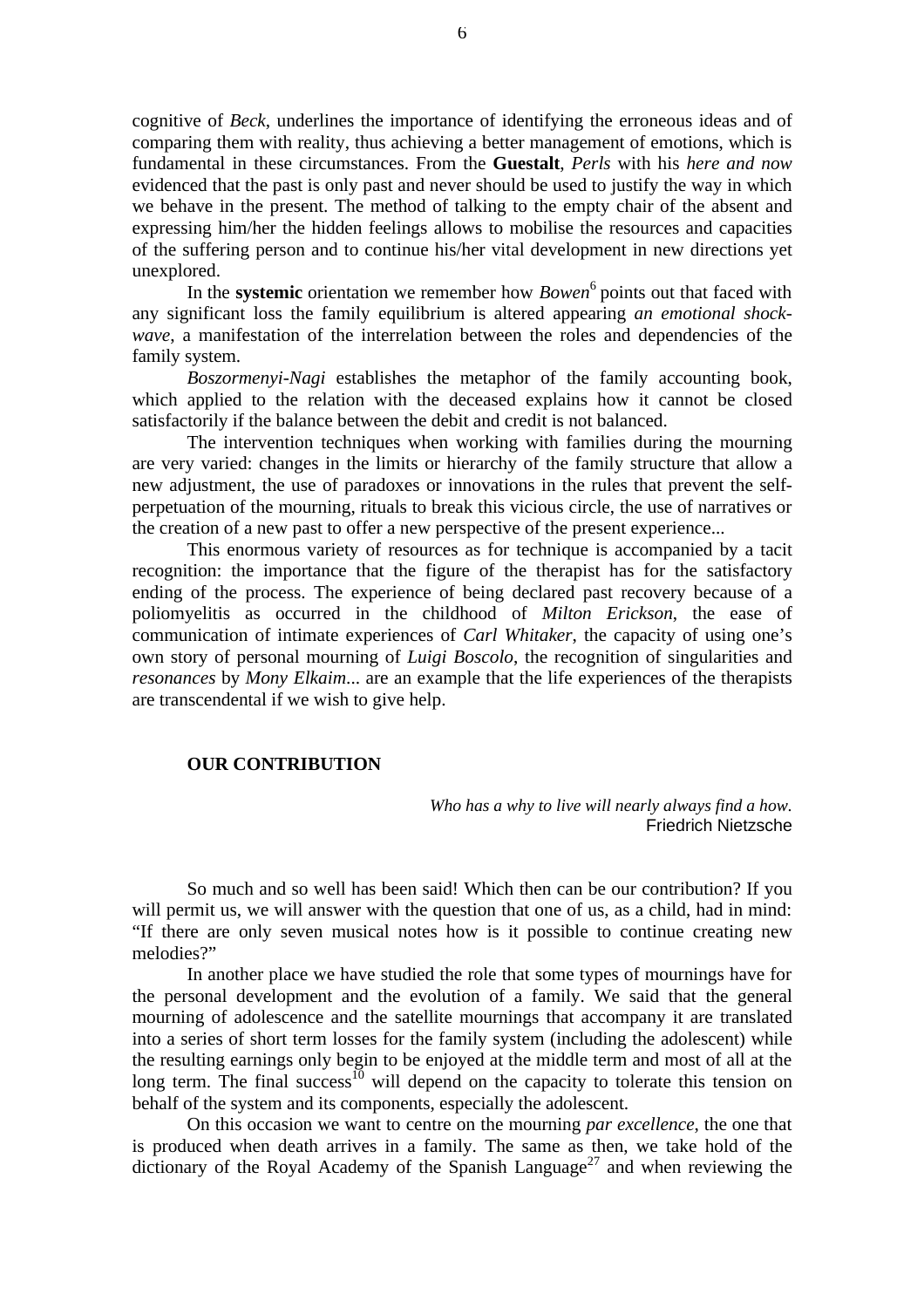several meanings of the word mourning (*duelo* in Spanish) we find that they come from two different etymological sources. The first (*duelo* derived from the Latin term **dolos**, for pain –*dolor* in Spanish-) can be understood as pain, pity, affliction, fatigue, work, or the *demonstrations we make to manifest the feeling we have for the death of someone*; and the second (*duelo* derived from the Latin term **duellum**, war, combat) with the meaning of *a combat or fight between two as a consequence of a challenge or defiance.*

We start off from a **systemic and integral perspective** wishing to signify in this way that we use resources of the different orientations of family therapy and that it is completed by recovering the intrapsychic vision of the individual. In the words of one of us, we intend that the nature of things does not prevent the development of the things of nature<sup>19</sup>.

To explain this approach we can use a historical example. The initiator of the so called English empiricism, *John Locke*, declared that *Nihil est in intelectu quod non fuerit in sensu*; and it was the rationalist *Godofredo G. Leibniz*, inventor of the infinitesimal calculus, who knew how to give him the appropriate answer*: ...excipe: nisi ipse intellectus*.

In the matter we are occupied with it is clear that systems influence decisively the life of the subject and that nobody can escape them. But let us not forget that it is the individual who participates in these games, understood in the sense of the group of Milan, who decides or not to change its rules, and who finally forming a part of them makes possible their existence. The dialectic individual-system will always be present and needs to be constantly attended to in its whole.

We find that the **nature of the problem** we are faced with is based on that the system has still not found a new level of functioning and tends to the fact that the absent remains present. Furthermore, part of the identity of the suffering person(s) is based on the reciprocal roles and dependencies of the relation that is now broken. The desire to recreate his/her identity is slowed down by the ambivalence of feelings and the guilt of leaving behind someone to whom we owe loyalty. A situation is generated of emotional deadlock with an enormous waste for those who suffer it.

Our **objective** is to free the subject from the blockage in which he/she is immersed, favouring an adjustment of the system based on his/her new identity and, like in any other psychotherapy, to transmit a vision of hope that facilitates him/her to continue with his/her personal path. It is worthwhile to reflect on the phrase of the immortal German philosopher quoted at the beginning of this section and that *Viktor Frankl*, the creator of the logotherapy, so much liked to repeat.

As for the **technical resources** we can indistinctly use family therapy (understood as a summons for all the family group), couple, group, or individual therapy, always depending on the needs of the suffering person(s). We totally agree with *Weakland* when he says that we can do *family therapy without the family* and with *Madanes*, who warns that family therapy does not necessarily imply that all the members attend the sessions, but that it is a sign that we are using a systemic vision in the development of the process of the therapy.

As for the type of approach to the problem we would say that the predominant one is the **strategic approach** (in the sense of the abovementioned author<sup>16</sup>) with a double viewpoint: the attention to the problem of *dolos* but without forgetting to solve the conflict of *duellum*.

We consider an adequate union with the system a *sine qua non* condition, as if not it becomes impossible to achieve a therapeutic approach. *Kleinman* said for this respect (quoted by *Beyebach*<sup>5</sup>) that "*To be an empathic witness is a moral act, not a technical procedure*. The empathic application of technique is fundamental, fleeing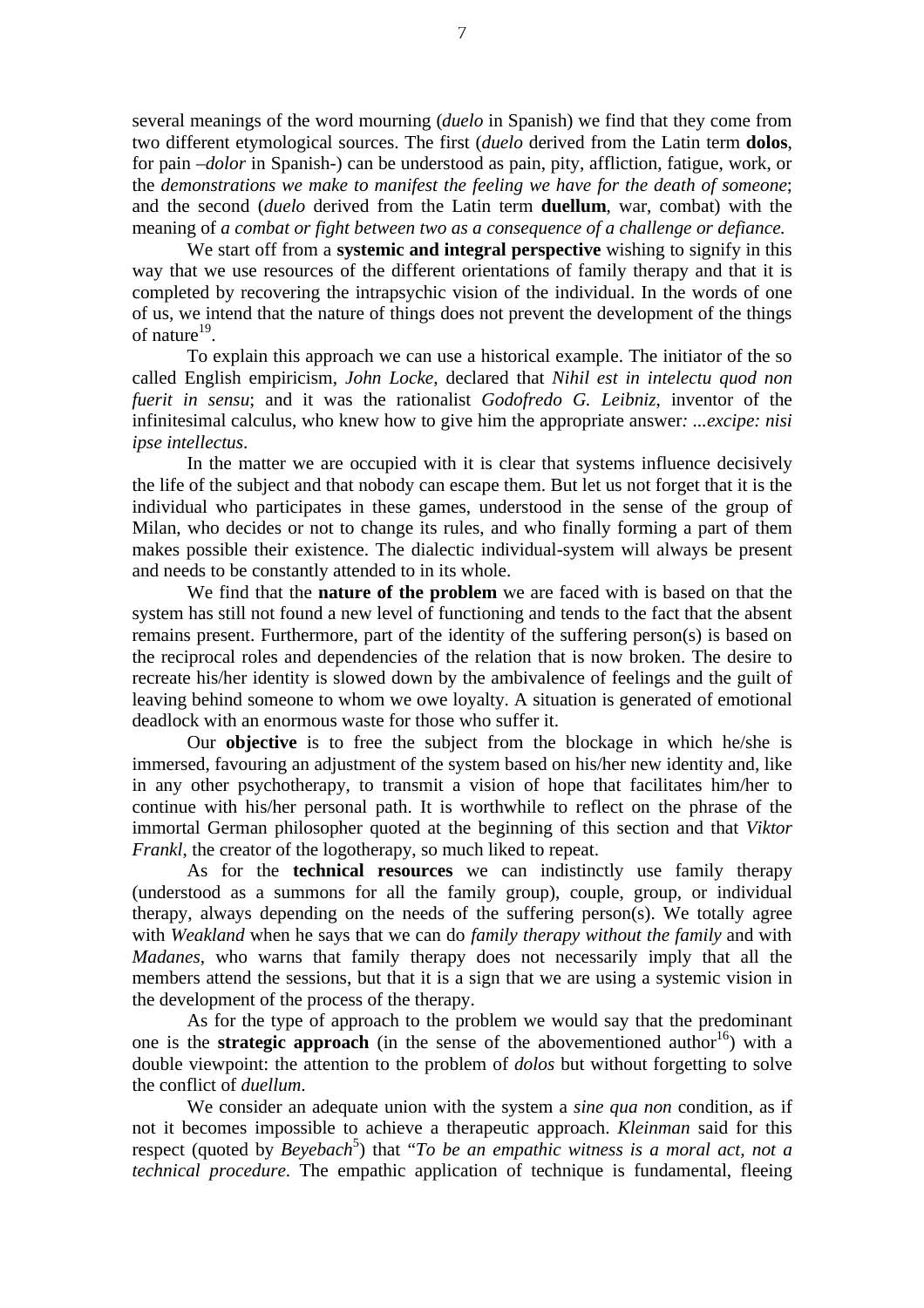from impersonal, mechanical, or inhuman behaviours and allowing the personal encounter.

We begin our intervention on the **"***dolos***",** so it is useful to know the stages of affliction that mourning implies. *Lindemann* was the pioneer in describing phases. *Bowlby* and *Parkes* increased them, but it was those of *Kübler-Ross*, at first thought for agonising patients, that have reached the greatest distribution (**table II**).

Authors such as *Worden*<sup>30</sup>, *Rando*<sup>26</sup>, or *Neimayer*<sup>17</sup> clearly disagree with the concept of phases, as they consider that they favour the belief that the person plays a passive role faced with the process. The first two prefer to speak of *tasks*, and the third of *challenges*, wanting to underline in this way the importance of the activity of the subject in his/her mourning. Our main goal to this respect is *to legitimate the feelings* that the person presents favouring their expression: crying, rage, anxiety... The classical *prescription of the symptom enlightens* its presence and transmits to the suffering person that he/she is doing the correct thing. We perform the *resetting* that at the beginning all loses produce a similar commotion, period of affliction, or acute mourning. We have to accompany the person who suffers allowing him/her to follow a rhythm that is adequate to his/her circumstances.

Once this suffering is recognised it is necessary to perform simultaneously an **intervention on the "***duellum*", the maximum responsible in our opinion of the danger of perpetuation of the mourning. We understand that the emotional blockage is produced by the ambivalence and that it is translated in guilty feelings for a false idealisation of the disappeared person, in detriment of the suffering person. How can I express my negative feelings towards the other if he/she is no longer here? Solution: in reality everything he/she had was good and I am the bad person. For this reason *we increase the previous resetting*. We maintain the only initial reaction but we clearly inform that afterwards we differentiate *two types of relations*: the inadequate, that only produces happiness as long as the relation existed in the external reality (during), and the adequate, whose value becomes manifest also *a posteriori* (during and after). We warn: a) We do not know what type of relation you had, b) We will find it out seeing your evolution, and c) Further on we will give you our opinion. We must be *firm* in the maintenance of this affirmation so that the presence of the disappeared person in the system is incompatible with the persistence of affliction. It is necessary that the suffering person generates a new identity that is admitted by the family system with certain positive features of the disappeared person and, at the same time, begins the slow pilgrimage to happiness.

The great epistemologist *Gregory Bateson* liked to tell that story in which they asked a computer to explain how the human brain worked, and after a long time waiting its lights went on and in its metallic voice it said: *This reminds me of a story...* According to what we want to transmit we can *tell a story or establish a simile* that facilitates communication at other levels apart from the simple conscious. We must try to achieve that the comparisons are personalised and adequate for the suffering persons, with no other limit that the creativity of the therapist that day. But this objective does not prevent us from using some comparisons that, due to their general character, are usually opportune with only small changes.

To facilitate the expression of feelings and introduce the idea of the forgotten good memories that will appear later, *simile of the submerged treasure*, we have to empty the sea of tears, a previous time is necessary, it is deep...

To begin again activities previous to the death: *simile of forgetting when changing room*, we return to the one where we were previously so that we can remember better the deceased.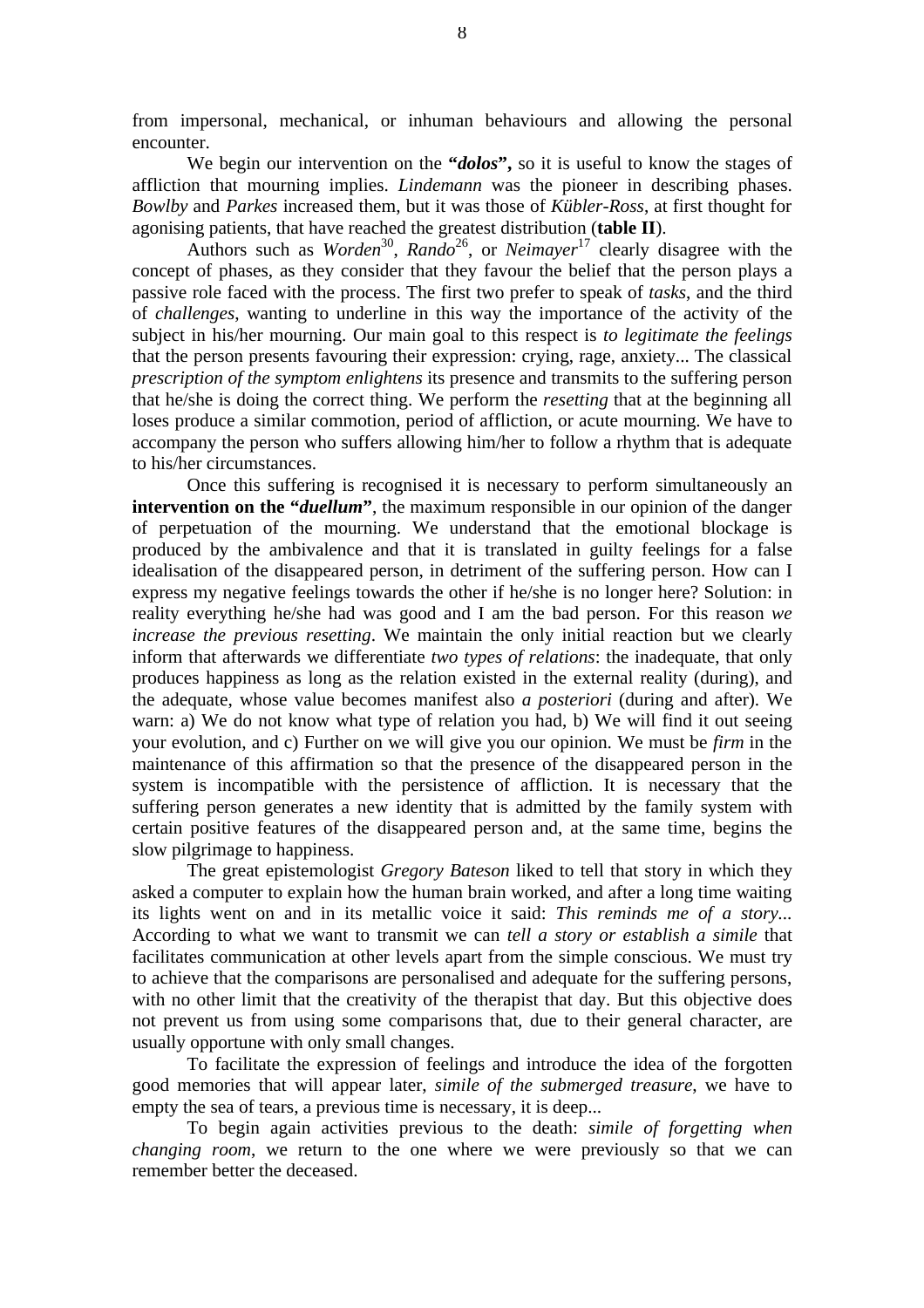To distinguish the adequate/inadequate relation and to alleviate the guilt of previous arguments: *simile of the tough/soft teacher*, after some time which has been more useful to us for getting on in life?

To overcome deaths in childhood: *simile of films, novels, songs...* do we prefer the longest and most boring or the best and shortest one?

To centre attention in something/someone different than the deceased: *simile of the stars and the telescope, simile of the smell in perfume shops...* the human being is only capable of perceiving when there exist differences: to see a star we cannot keep our eyes fixed on it for a long time.

To separate the harmful legacies from the positive transgenerationals: *simile of separating the wheat from the straw, simile of the inheritance with old stuff and antiquities in the same attic, etc.* We must do a work of selection to keep what is really valuable.

...

Thanks to these we are able to *facilitate the union*, which is fundamental so that the suffering person gives us authority and in that way to achieve the success of the intervention. By prescribing the expression of feelings and accepting temporarily the irrational beliefs of the person in moments in which he/she needs to fool him/herself we become allied with him/her before an intolerant world and we *establish the bases* that later on will allow us to overcome affliction.

When the improvement begins we can prevent the negative external interventions (typical of small communities) with the simple warning that: *Other people have not had the luck of sharing so much with him/her...* We implicitly suggest that the relation with them was not so adequate as theirs was and that the others are worthy of compassion and of being called *poor things*.

The *firmness of maintaining the first resetting* of the two types of relation is fundamental, because that is where the lever that moves the heavy stone of the ambivalence of feelings pivots. Now he/she can cry, but if the memory of the disappeared person does not make him/her happy further ahead it is because the relation was not adequate, satisfactory, good... Knowing that the last thing the person (or the system) wants is to question the memory of the deceased the apparition of happy memories, the heightening of spirits, the positive attitude are understandable. Everything is valid if with it we show the adequateness of their relation (if not a complicated mourning would never have appeared). In this way, gradually, we recreate an identity that allows a new homeostasis of the system and it does not need the adjustment that the now disappeared person gave.

Success depends on *being flexible* in the application of the technique, choosing the appropriate occasion and style, and always from a position of *respect* and *humanitarianism* towards all that form the mourning, either the deceased or the suffering persons.

We want to remember here a classical example of the unrepeatable *Milton Erickson*<sup>18</sup> when, before a patient that had been interned for nine years and who spoke a senseless jargon, he sat down for months next to him in the rest periods and learned his particular language until he was able to answer him in his own language. The patient was surprised and also answered. This continued for weeks until the communication was so sane that it made it possible to release the patient. Corollary: do we initially have to say senseless things to all patients, or rather should we take the necessary time to know the intimacy of the person, accept it, and from there work together while it is convenient?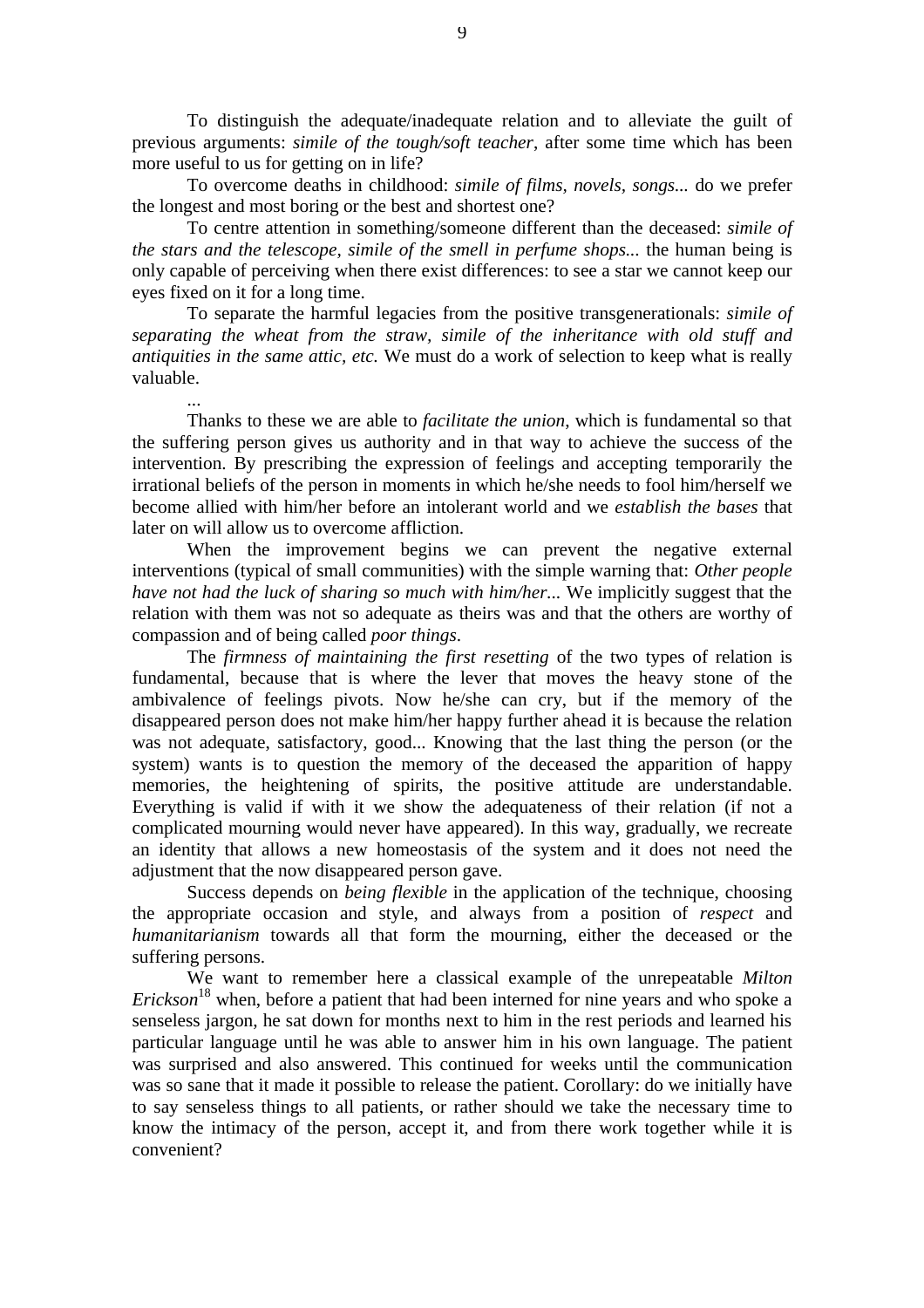#### **CONCLUSION**

*You go my love, but you stay because you are a part of me...* Camilo Blanes

After clarifying the concept of mourning and other related terms we have pointed out some significant contributions to the matter and have shown the basic technical resources we use to help the people to overcome this difficult trance. We consider that the end of a mourning is achieved when the suffering person or system makes reality the phrase taken from a song of the 1970s of the famous singer from Alicante. The deceased comes to be a part of the identity of the subject, and this identity facilitates the new homeostasis of the system. Our objective is to achieve that the incorporation is only in those aspects considered positive: those that give happiness, resources, growth, maturation, values...

To explain why with the seven musical notes we have composed this melody amongst all the possible ones and not another we will say that it seems sensible to take into account only those parameters that we are capable of handling. The physicist *David Peat*<sup>22</sup> offers the following example taken from tennis: If we want to return well a ball we must pay attention to our physical state, the physical state of the opponent, the quality of the materials that are used, the atmospheric conditions of wind, rain... But from the Law of Universal Gravitation we know other factors that influence are if there are mountains nearby or not, the phase of the moon, the season of the year... and still more, even the smallest far away change due to the so called butterfly effect! It is evident that if we try to embrace all the factors that intervene or to take causality to its most absolute extreme we will loose the game.

To end we make ours also the words of the ingenious strategic therapist *Cloe Madanes* and we apply them to our therapeutic approach:

*It works... but maybe for other reasons than we believe it works.*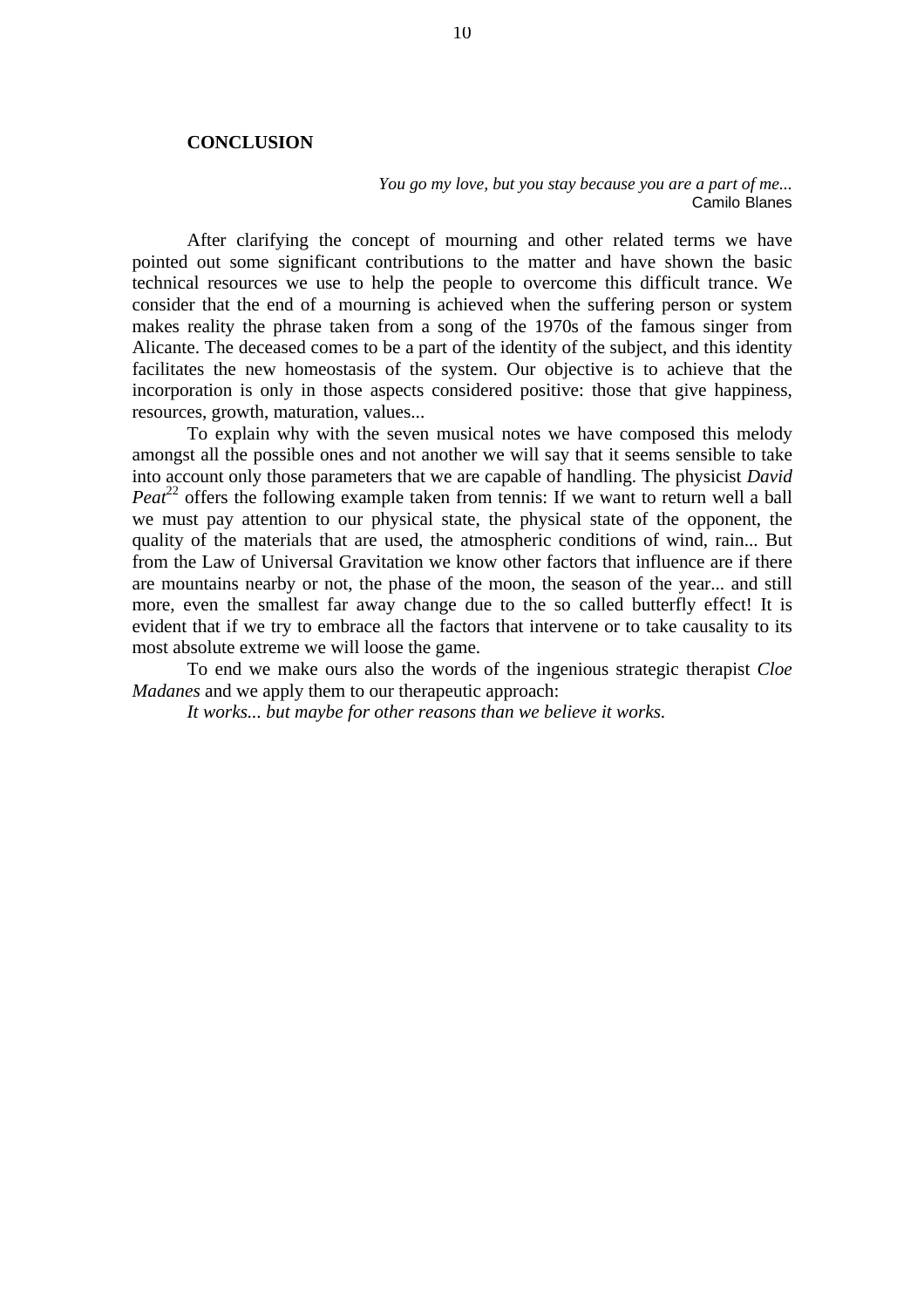#### **BIBLIOGRAPHY**

1.- Aguirre Baztán, A. (1994): *Estudios de Etnospsicología y Etnopsiquiatría.* Ed. Boixareu Universitaria, Barcelona.

- 2.- American Psychiatric Association (1995): *DSM-IV. Manual diagnóstico y estadístico de los trastornos mentales*. Ed. MASSON, Barcelona.
- 3.- Benyakar, M. (2001): Ponencia *Violencia terrorista: una amenaza a la estabilidad de la salud mental*. Congreso Internacional de la Asociación Mundial de Psiquiatría, Madrid.
- 4.- Beyebach, M. (1995): Enfermedad terminal, muerte y familia. In: *Problemáticas familiares actuales y terapia familiar*. Alberto Espina; Begoña Pumar; Miguel Garrido (Comps.). Ed. Promolibro, Valencia.
- 5.- Boss, P. (2001): *La pérdida ambigua. Cómo aprender a vivir con un duelo no terminado*. Ed. Gedisa, Barcelona.
- 6.- Bowen, M. (1976): Family Reaction to Death. In: *Family Therapy. Theory and Practice*. Philip J. Guerin Jr. (Comp.) Gardner Press, Florida.
- 7.- Burgeois, M (1996): *Le deuil, clinique et pathologie*, PUF, Collection Nodules.
- 8.- Carr, C.C. (1989): Tanatología. In: *Tratado de Psiquiatría. 20 ed.* Of Harold. I. Kaplan y Benjamin J. Sadock (Comps.). Ed. Científicas y Técnicas MASSON SALVAT, Barcelona.
- 9.- Crocq, L.; Doutheau, C.; Louville, P.; Cremniter, D. (1998): Psychiatrie de catastrophe. Réactions inmédiates et différées, troubles séquellaires. Paniques et psychopathologie collective*.* En: *Encyclopedie Médico Chirurgique, Psychiatrie*, 37-113-D-10. Ed. Editions Scientifiques et Médicales Elsevier SAS, Paris.
- 10.- Del Pino Montesinos, J.I.; Mena Cabezas G.; Hornero Jiménez, C; y Más Jiménez, D. (2001): La adolescencia: )Duelo personal o familiar? *Anales de Terapia Familiar*. **6**: 99-112
- 11.- Franco Fernández, M.D. y Antequera Jurado, R. (2002): El duelo. In: *Psiquiatría Geriátrica* (L. Agüera Ortiz; M. Martín Carrasco y J. Cervilla Ballesteros (Comps.). Ed.MASSON, Barcelona.
- 12.-Freud, S. (1915): *Traner und Melancholie* [Translation into Spanish (1988): Duelo y Melancolía. In: *Freud. Obras completas. Vol. 11*. Ed. Orbis, Barcelona]
- 13.- Gamo Medina, E.; Del Álamo Jiménez, C.; Hernángomez Criado, L.; García Laborda, A. (2000): Problemática del duelo en la asistencia en salud mental. *Psiquiatría Pública* **12**: 209-218
- 14.- Grinberg, L. (1994): *Culpa y depresión. Estudio psicoanalítico*. Ed. Alianza Universidad Textos, Madrid.
- 15.- Kaplan, H.I.; Sadock, B.J. (1989): Signos y síntomas típicos de la enfermedad psiquiátrica. In: *Tratado de Psiquiatría. 20 ed.* Harold. I. Kaplan y Benjamin J. Sadock (Comps.). Ed. Científicas y Técnicas MASSON SALVAT, Barcelona
- 16.- Madanes, C. (1989): *Terapia Familiar Estratégica*. Ed. Amorrortu, Buenos Aires.
- 17.- Neimeyer, R.A. (2002): *Aprender de la pérdida. Una guía para afrontar el duelo.* Ed. Paidós, Barcelona.
- 18.- O=Hanlon, W.H. (1993): *Raíces profundas. Principios básicos de la terapia y la hipnosis de Milton Erickson.*  Ed. Paidos, Barcelona.
- 19.- Ortega Beviá, F.; Pérez de Ayala, E. (1998): El divorcio como crisis del ciclo vital. *Anales de Terapia Familiar* **3**: 11-16
- 20.- Parkes, C.M. (1972): *Bereavement: Studies of grief in adult life*. International University Press, New York.
- 21.- Pazos Pezzi, P; García Eslava, S. (2000): Aspectos del duelo en la literatura. *Psiquiatría Pública* **12**: 229-246
- 22.- Peat, D. (1988): *Sincronicidad. Puente entre mente y materia.* Ed. Kairós, Barcelona.
- 23.- Pérez Sales, P.; Lucena, R. (2000): Duelo: una perspectiva transcultural más allá del rito. La construcción social del sentimiento de dolor. *Psiquiatría Pública* **12**: 259-271
- 24.- Prigerson, H.G.; Bierhals, A.J.; Kasl, S.V.; Reynolds, C.F. 3rd.; Shear, M.K.; Day, N.; Beery, L.C.;Newsom, J.T.; Jacobs, S.C. (1997): Traumatic grief as a risk factor of mental and physical morbidity. *Am. J. Psychiatry* **154**: 616-623
- 25.- Prigerson, H.G., Jacobs, S.C. (2001): Caring for bereaved patients: All the doctors just suddenly go. *JAMA*, **286**: 1369-1376.
- 26.- Rando, T. (1993): *Treatment of complicated mourning.* Research Press. Champaign, Illinois.
- 27.- Real Academia Española (1995): *Diccionario de la Real Academia Española. Ed. Electrónica 21.1.0* Ed. Espasa-Calpe, Madrid.
- 28.- Villanueva Suárez, C.; García Sanz, J. (2000): Especificidad del duelo en la infancia. *Psiquiatría Pública* **12**: 219-228
- 29.- Weisman, A. D. (1989): Tanatología. En: *Tratado de Psiquiatría. 20 ed.* Harold. I. Kaplan y Benjamin J. Sadock (Comps.). Ed. Científicas y Técnicas MASSON SALVAT, Barcelona
- 30.- Worden, J.W. (1997): *El tratamiento del duelo: asesoramiento psicológico y terapia.* Ed. Paidós, Barcelona.
- 31.- Zisook, S. (1983): Death, dying and bereavement. En: *Comprehensive Textbook of Psychiatry. Sixth edition.* Harold. I. Kaplan y Benjamin J. Sadock (Comps.). Wilkins & Wilkins, Baltimore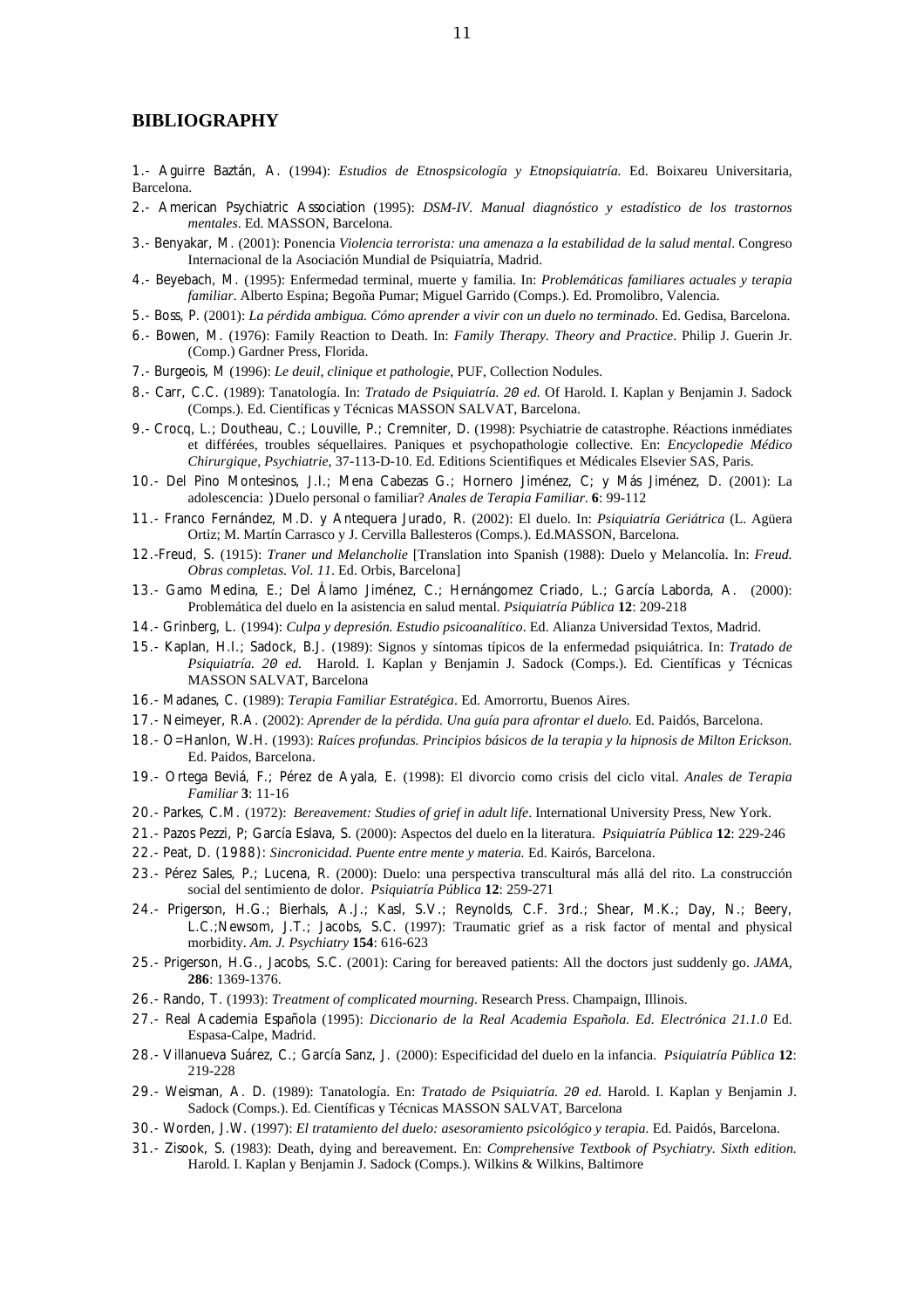**Table I**

| <b>Definitions of mourning</b>                                            |                                                                                                                                                                                                                                                                                                                                                                                                                                                                                                                                                                                                            |  |  |  |  |
|---------------------------------------------------------------------------|------------------------------------------------------------------------------------------------------------------------------------------------------------------------------------------------------------------------------------------------------------------------------------------------------------------------------------------------------------------------------------------------------------------------------------------------------------------------------------------------------------------------------------------------------------------------------------------------------------|--|--|--|--|
| REAL ACADEMIA ESPAÑOLA <sup>27</sup><br>(Royal Spanish Academy)<br>(1995) | (From the Latin dolus -dolor in Spanish-) 1. Pain, pity, affliction or sentiment. 2. Demonstrations<br>to manifest the feeling we have for the death of someone. 3. Meeting of relatives, friends, or<br>guests that attend the morgue, the carrying of the corpse to the cemetery, or to the funeral. 4.<br>Fatigue, work.<br>(From the Latin duellum, war, combat) 1. Combat or fight between two as a consequence of a<br>challenge or defiance. 2. Pride or honour task (in disuse).                                                                                                                   |  |  |  |  |
| S. FREUD <sup>12</sup><br>(1915)                                          | Reaction to the loss of a loved one or of an equivalent abstraction: the nation, freedom, ideal, etc.                                                                                                                                                                                                                                                                                                                                                                                                                                                                                                      |  |  |  |  |
| S. ZISOOK <sup>31</sup><br>(1983)                                         | Self-limited disforic process in time after the loss of a significant person                                                                                                                                                                                                                                                                                                                                                                                                                                                                                                                               |  |  |  |  |
| L.GRINBERG <sup>14</sup><br>(1983)                                        | A complex dynamic process that involves the total personality of the individual and that<br>embraces, consciously or unconsciously, all the functions of the Self, its attitudes and defences<br>and particularly the relations with the others. (It can) be applied both to the suffering produced<br>by the loss of the object and the parts of the Self projected on it, and also to the enormous<br>psychical effort involved in recovering the bonds with reality and the combat fought to be freed of<br>the persecuting aspects of the lost object and to assimilate the positive and good aspects. |  |  |  |  |
| H. KAPLAN y B. SADOCK <sup>15</sup><br>(1989)                             | A sadness appropriate to a real loss                                                                                                                                                                                                                                                                                                                                                                                                                                                                                                                                                                       |  |  |  |  |
| A. D. WEISMAN 29<br>(1989)                                                | A global (and)  continuous process consisting in: 1) Accepting the reality of the loss; 2)<br>Experiencing the pain of the grief; 3) Adapting to a change of psychosocial environment; 4)<br>Retiring the emotional investment on the deceased; and 5) Displaying it in other directions.                                                                                                                                                                                                                                                                                                                  |  |  |  |  |
| J. W.WORDEN <sup>30</sup><br>(1991)                                       | A process of adaptation to a loss that implies () four basic tasks: Accepting the reality of the<br>loss; working with the emotions and the pain of the loss; adapting to a medium in which the<br>deceased is absent; and replacing the deceased emotionally and to continue living.                                                                                                                                                                                                                                                                                                                      |  |  |  |  |
| A. AGUIRRE BAZTÁN <sup>1</sup><br>(1994)                                  | A whole of mental representations that accompany a loved object (person, state, thing) (and that<br>implies) a depression linked to feelings of guilt.                                                                                                                                                                                                                                                                                                                                                                                                                                                     |  |  |  |  |
| A. P. A. <sup>2</sup> (1994)                                              | Reaction to the death of a loved one when he/she is the object of clinical attention                                                                                                                                                                                                                                                                                                                                                                                                                                                                                                                       |  |  |  |  |
| M. BOURGEOIS <sup>7</sup><br>(1996)                                       | Natural and normal experience of life that causes pain and distortion of the environment but that<br>spontaneously improves in most cases and can increase creativity and favour personal growth.                                                                                                                                                                                                                                                                                                                                                                                                          |  |  |  |  |
| Th. ATTIG 30<br>(1996)                                                    | Active process of facing full of possibilities (whose fundamental task is) to learn again how the<br>world is.                                                                                                                                                                                                                                                                                                                                                                                                                                                                                             |  |  |  |  |
| E. GAMO MEDINA et al. <sup>13</sup><br>(2000)                             | It is the emotional reaction before the loss of a loved one                                                                                                                                                                                                                                                                                                                                                                                                                                                                                                                                                |  |  |  |  |
| P. PÉREZ SALES et al. 23<br>(2000)                                        | Normal human process (consisting in) a reaction 1) complex and multidimensional, 2)<br>unpredictable, 3) recurring and fluctuation character and 4) of generally decreasing intensity                                                                                                                                                                                                                                                                                                                                                                                                                      |  |  |  |  |
| R. A. NEIMEYER <sup>17</sup><br>(2002)                                    | It is a personal process () that we do ourselves, not that is given to us, (and whose<br>fundamental challenge) is the attempt to reconstruct our own world of meanings.                                                                                                                                                                                                                                                                                                                                                                                                                                   |  |  |  |  |
| M. FRANCO y R ANTEQUERA <sup>11</sup><br>(2002)                           | A bio-psycho-social, universal, and complex answer that the individual experiences before<br>significant losses.                                                                                                                                                                                                                                                                                                                                                                                                                                                                                           |  |  |  |  |